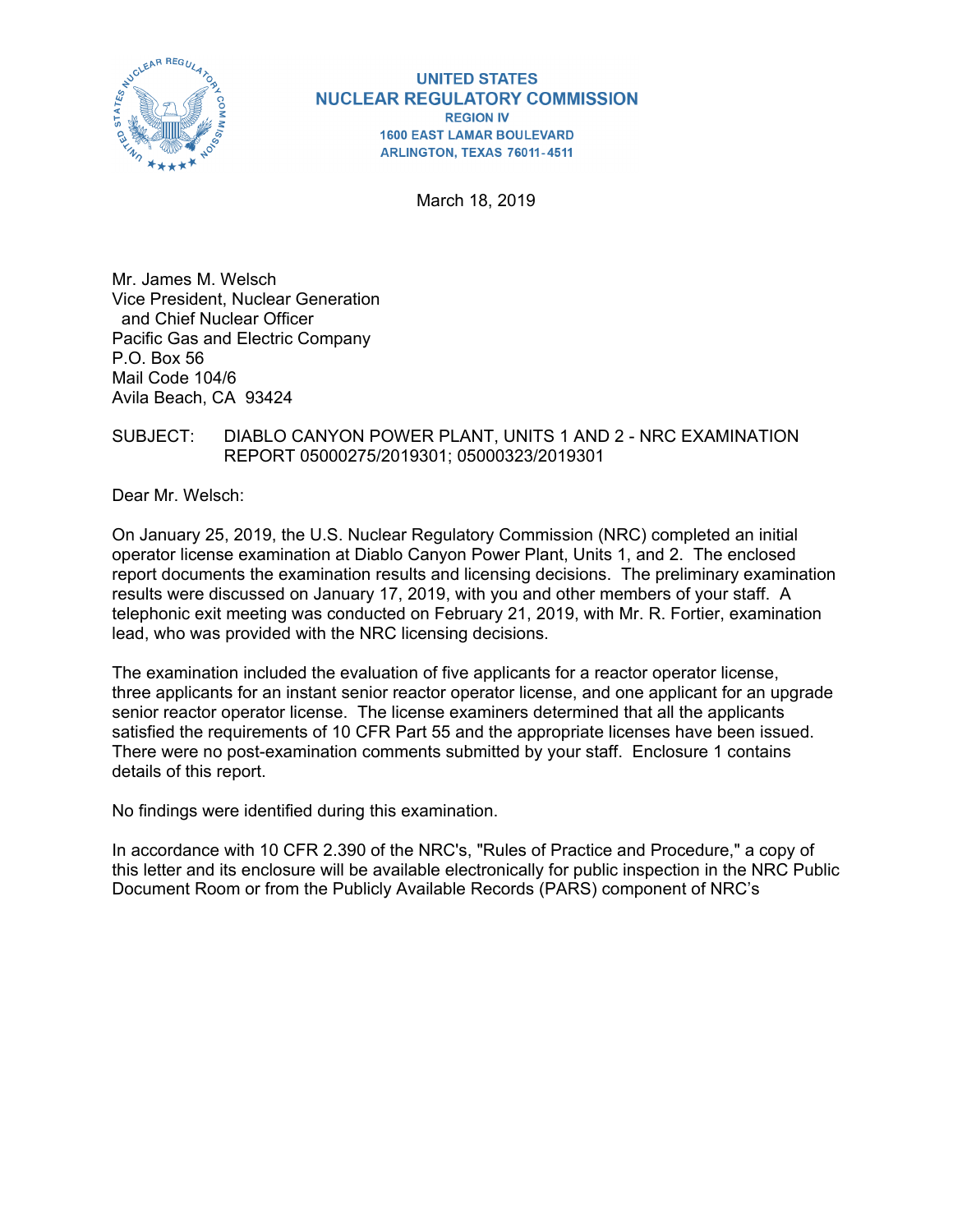J. Welsch 2

Agencywide Documents Access and Management System (ADAMS). ADAMS is accessible from the NRC Web site at http://www.nrc.gov/reading-rm/adams.html (the Public Electronic Reading Room).

Sincerely,

 */RA/*

 Gregory E. Werner, Chief Operations Branch Division of Reactor Safety

Docket Nos. 50-275 and 50-323 License Nos. DPR-80 and DPR-82

Enclosure: Examination Report 05000275/2019301 and 05000323/2019301 w/Attachment: Supplemental Information

cc w/encl: Electronic Distribution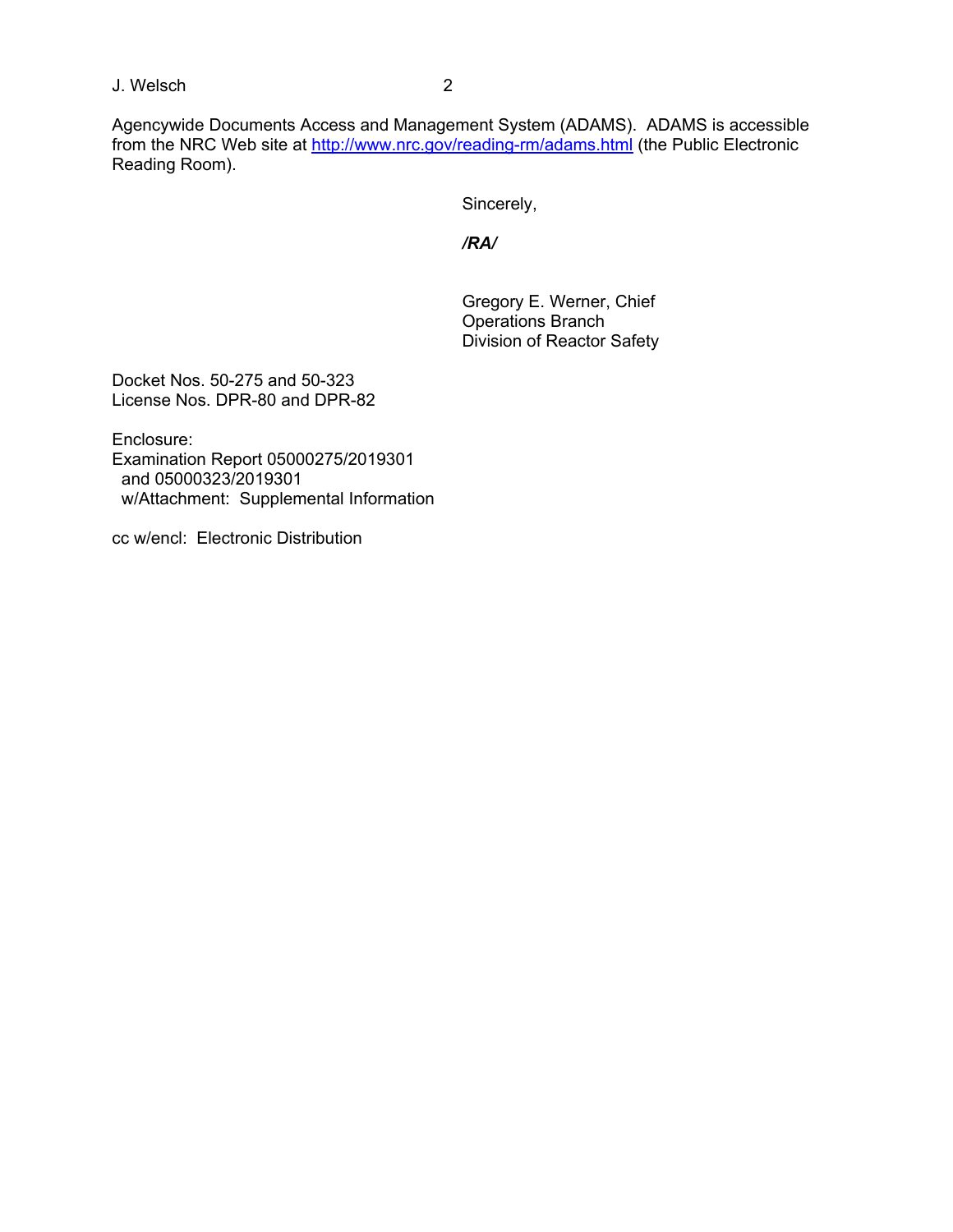# **U.S. NUCLEAR REGULATORY COMMISSION REGION IV**

| Docket:                                | 05000275, 05000323                                                                                                                                        |  |  |  |
|----------------------------------------|-----------------------------------------------------------------------------------------------------------------------------------------------------------|--|--|--|
| License:                               | DPR-80, DPR-82                                                                                                                                            |  |  |  |
| Report:                                | 05000275/2019301, 05000323/2019301                                                                                                                        |  |  |  |
| Enterprise Identifier: L-2019-OLL-0002 |                                                                                                                                                           |  |  |  |
| Licensee:                              | Pacific Gas and Electric Company                                                                                                                          |  |  |  |
| Facility:                              | Diablo Canyon Power Plant, Units 1 and 2                                                                                                                  |  |  |  |
| Location:                              | 7 1/2 miles NW of Avila Beach<br>Avila Beach, CA                                                                                                          |  |  |  |
| Dates:                                 | January 14 through February 21, 2019                                                                                                                      |  |  |  |
| Examiners:                             | C. Osterholtz, Senior Operations Engineer<br>T. Farina, Operations Engineer<br>N. Hernandez, Operations Engineer<br>B. Larson, Senior Operations Engineer |  |  |  |
| Approved By:                           | Gregory E. Werner<br>Chief, Operations Branch<br>Division of Reactor Safety                                                                               |  |  |  |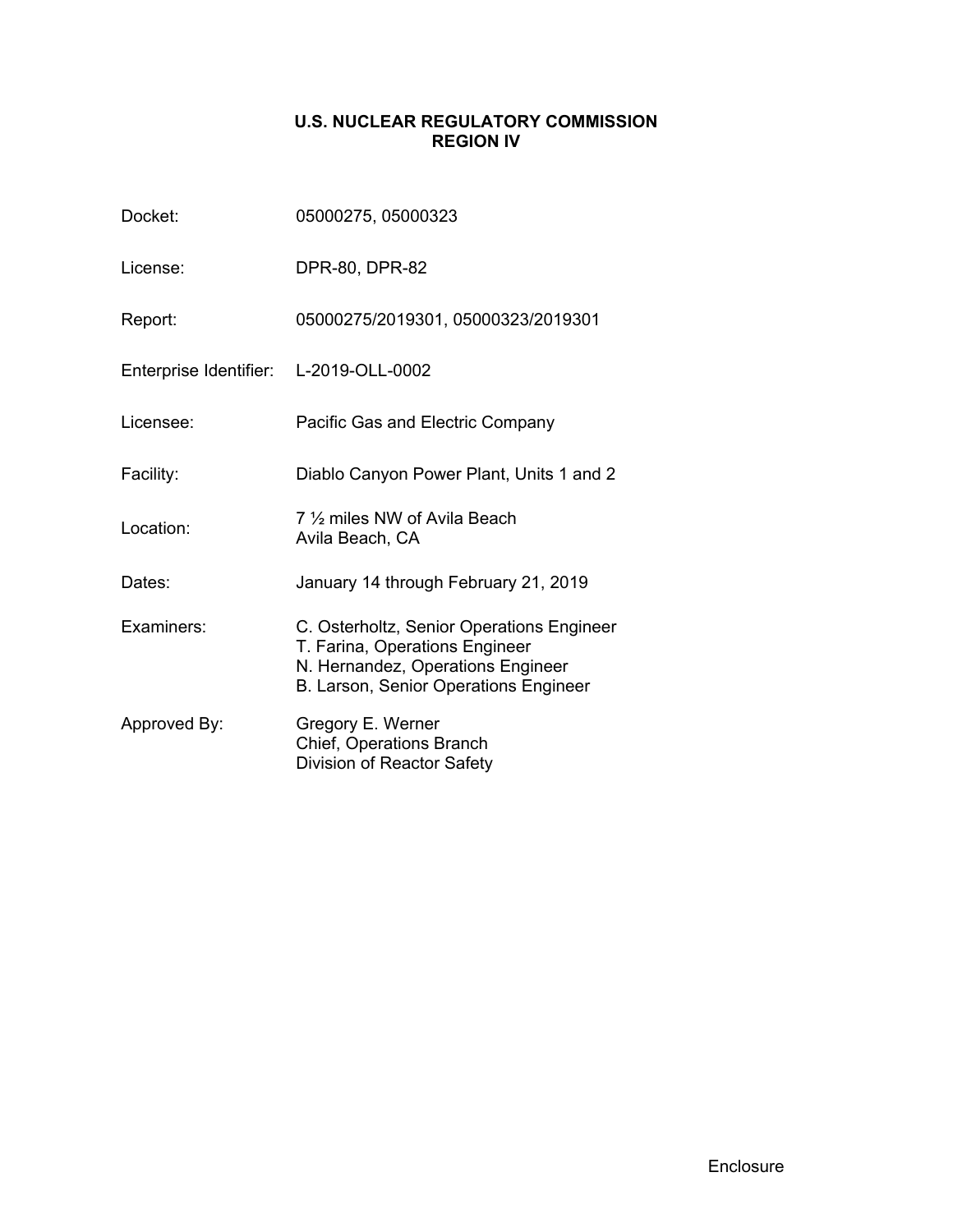### **SUMMARY**

ER 05000275/2019301; 05000323/2019301; 01/14/2019 – 02/21/2019; Diablo Canyon Power Plant, Units 1 and 2; Initial Operator Licensing Examination Report

NRC examiners evaluated the competency of five applicants for reactor operator licenses, three applicants for instant senior reactor operator licenses, and one applicant for an upgrade senior reactor operator license at Diablo Canyon Power Plant, Units 1 and 2.

The licensee developed the examinations using NUREG-1021, "Operator Licensing Examination Standards for Power Reactors," Revision 11. The written examination was administered by the licensee on January 25, 2019. NRC examiners administered the operating tests on January 14 – January 17, 2019.

The examiners determined that all the applicants satisfied the requirements of 10 CFR Part 55 and the appropriate licenses have been issued.

### A. NRC-Identified and Self-Revealing Findings

None.

B. Licensee-Identified Violations

None.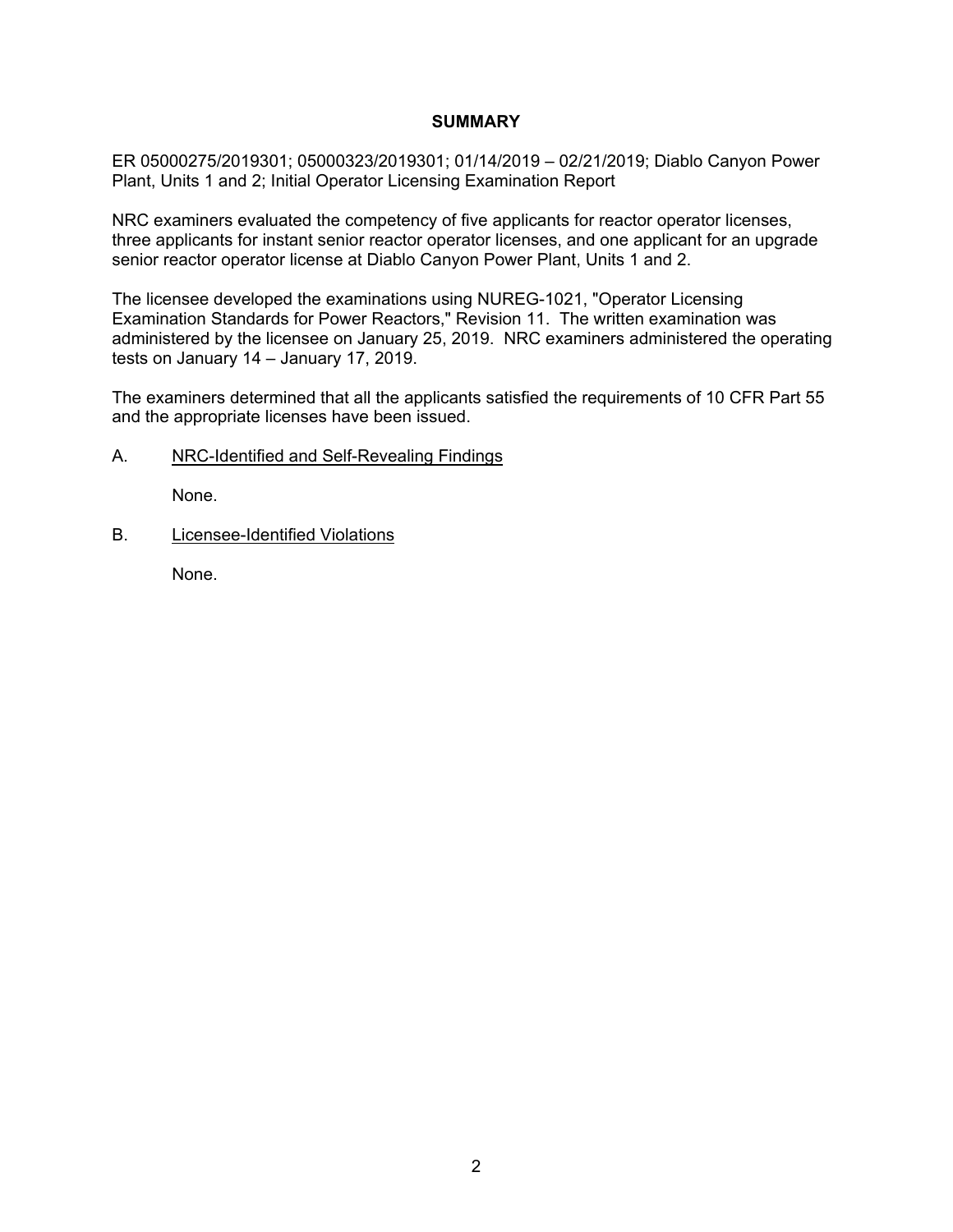## **REPORT DETAILS**

### **4. OTHER ACTIVITIES (OA)**

### **4OA5 Other Activities (Initial Operator License Examination)**

#### .1 License Applications

a. Scope

The NRC examiners reviewed all license applications submitted to ensure each applicant satisfied relevant license eligibility requirements. Examiners also audited two of the license applications in detail to confirm that they accurately reflected the subject applicant's qualifications. This audit focused on the applicant's experience and on-the-job training, including control manipulations that provided significant reactivity changes.

### b. Findings

No findings were identified.

### .2 Examination Development

a. Scope

The NRC examiners reviewed integrated examination outlines and draft examinations submitted by the licensee against the requirements of NUREG-1021. The NRC examiners conducted an onsite validation of the operating tests.

b. Findings

No findings were identified.

The NRC examiners provided outline, draft examination and post-validation comments to the licensee. The licensee satisfactorily completed comment resolution prior to examination administration.

The NRC examiners determined the written examinations and operating tests initially submitted by the licensee were within the range of acceptability expected for a proposed examination.

### .3 Operator Knowledge and Performance

a. Scope

On January 25, 2019, the licensee proctored the administration of the written examinations to all nine applicants. The licensee staff graded the written examinations, analyzed the results, and presented their analysis to the NRC on February 7, 2019.

The NRC examination team administered the various portions of the operating tests to all applicants on January 14 – January 17, 2019.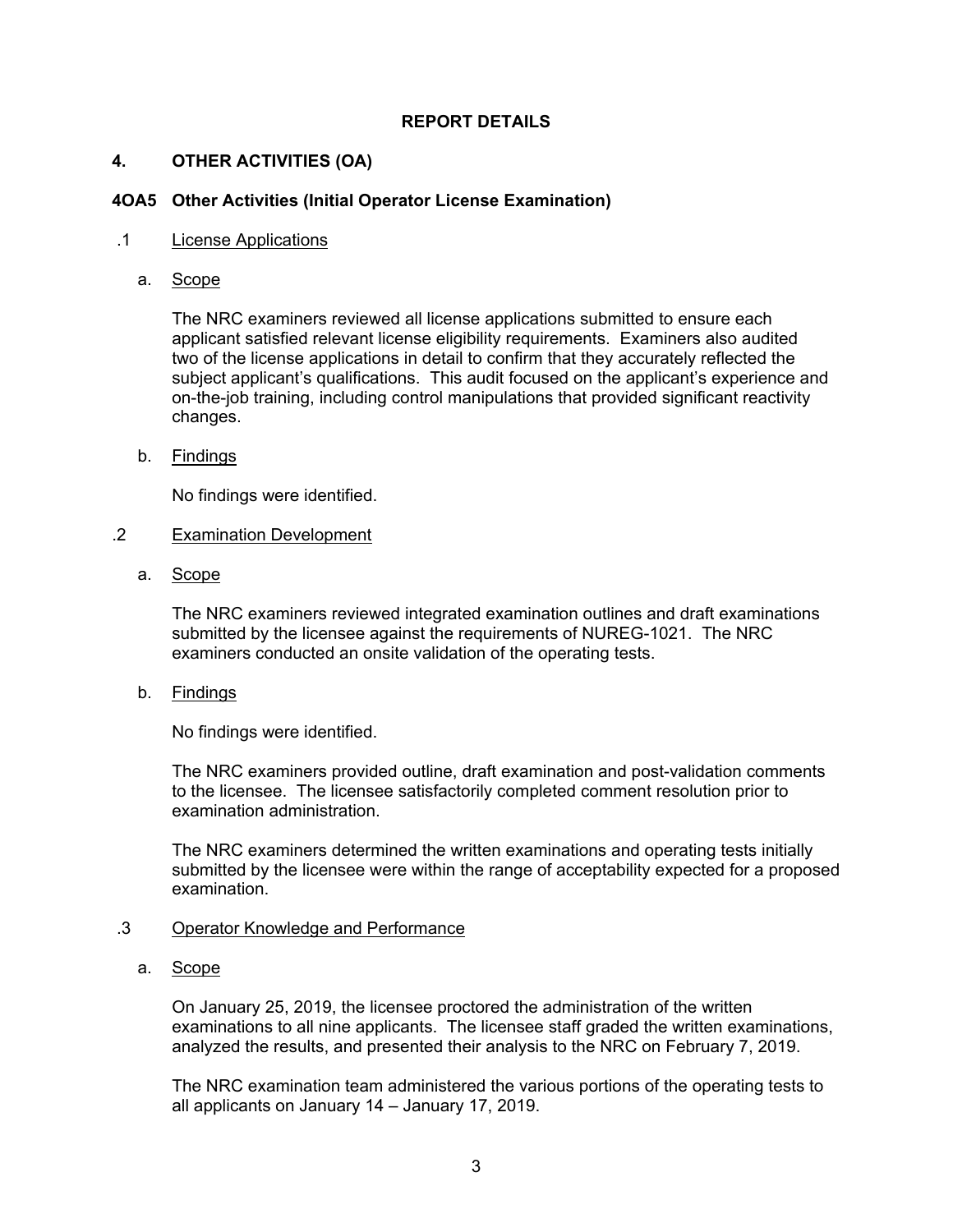## b. Findings

No findings were identified.

All applicants passed the written examination and all parts of the operating tests. The final written examinations and post-examination analysis may be accessed in the ADAMS system under the accession numbers noted in the attachment. There were no post-examination comments submitted by the licensee.

### .4 Simulation Facility Performance

### a. Scope

The NRC examiners observed simulator performance with regard to plant fidelity during examination validation and administration.

### b. Findings

No findings were identified.

### .5 Examination Security

a. Scope

The NRC examiners reviewed examination security for examination development during both the onsite preparation week and examination administration week for compliance with 10 CFR 55.49 and NUREG-1021. Plans for simulator security and applicant control were reviewed and discussed with licensee personnel.

b. Findings

No findings were identified.

## **4OA6 Meetings, Including Exit**

#### Exit Meeting

The chief examiner presented the preliminary examination results to Mr. J. Welsch, Vice President, Nuclear Generation and Chief Nuclear Officer, and other members of the staff on January 17, 2019. A telephonic exit was conducted on February 21, 2019, between Mr. C. Osterholtz, chief examiner, and Mr. R. Fortier, examination lead.

The licensee did not identify any information or materials used during the examination as proprietary.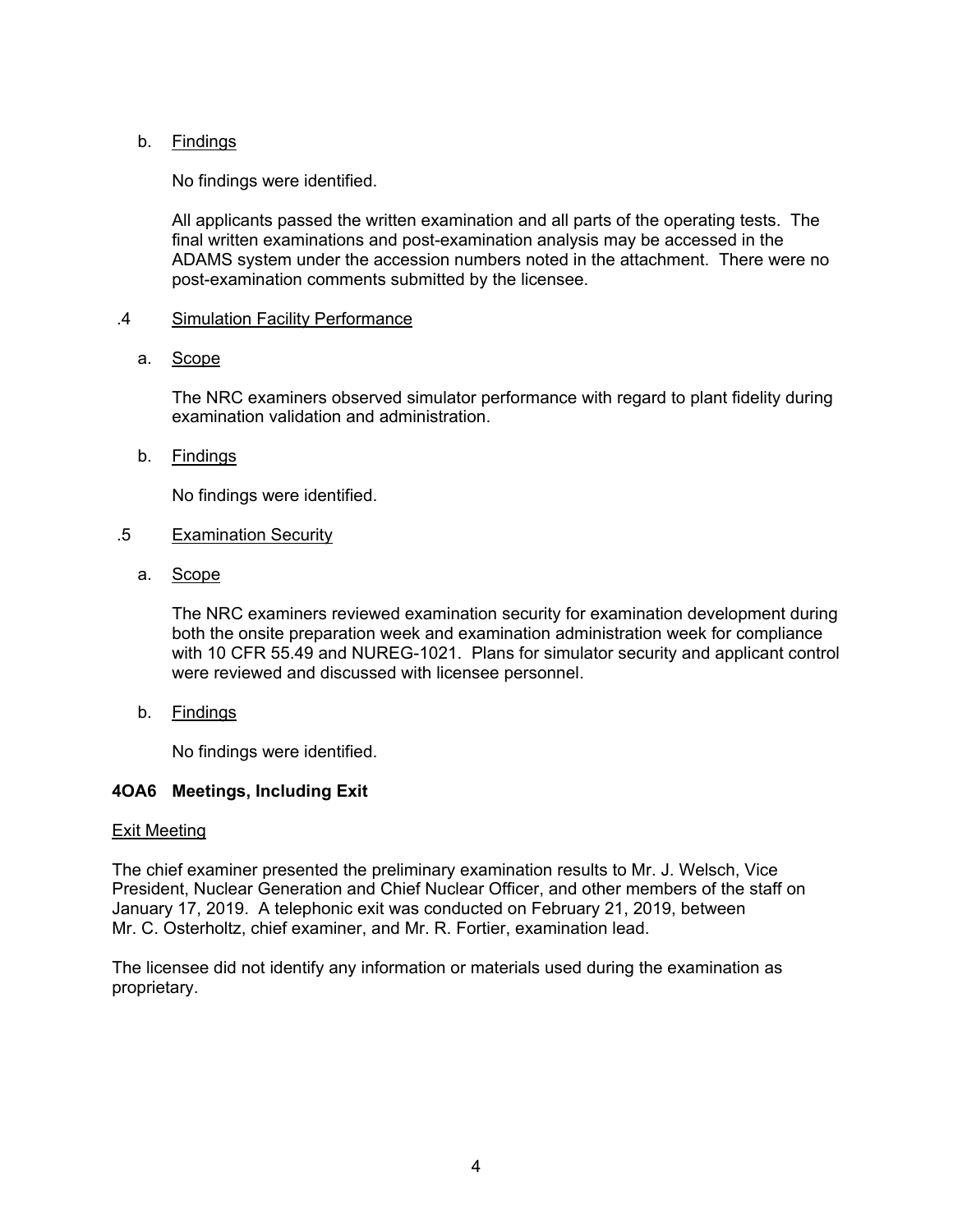# **SUPPLEMENTAL INFORMATION**

# **KEY POINTS OF CONTACT**

## Licensee Personnel

- J. Welsch, Vice President, Nuclear Generation and Chief Nuclear Officer
- P. Gerfen, Station Director
- J. Cox, Supervisor, Learning Services
- R. Fortier, Lead, NRC Examination Development
- B. Galvan, Manager, Operations
- G. Goelzer, Operations Training Shift Manager
- S. Guess, Manager, Principal, Business Operations
- A. Kadir, Supervisor, Initial Licensing Training
- C. Mehigan, Representative, NRC Examination Operations
- J. Morris, Supervisor, Regulatory Services Compliance
- P. Nugent, Director, Engineering
- B. Simpson, Manager, Operations Training
- A. Sorenson, Regulatory Services Engineer
- L. Toribio, Developer, NRC Examination

#### NRC Personnel

- C. Newport, Senior Resident Inspector
- J. Reynoso, Resident Inspector

## **ADAMS DOCUMENTS REFERENCED**

Accession No. ML19050A491 - Final Written Exam (Do not release for two years) Accession No. ML19050A491 - Final Operating Test (Do not release for two years) Accession No. ML19050A494 - Post Exam Analysis (Do not release for two years)